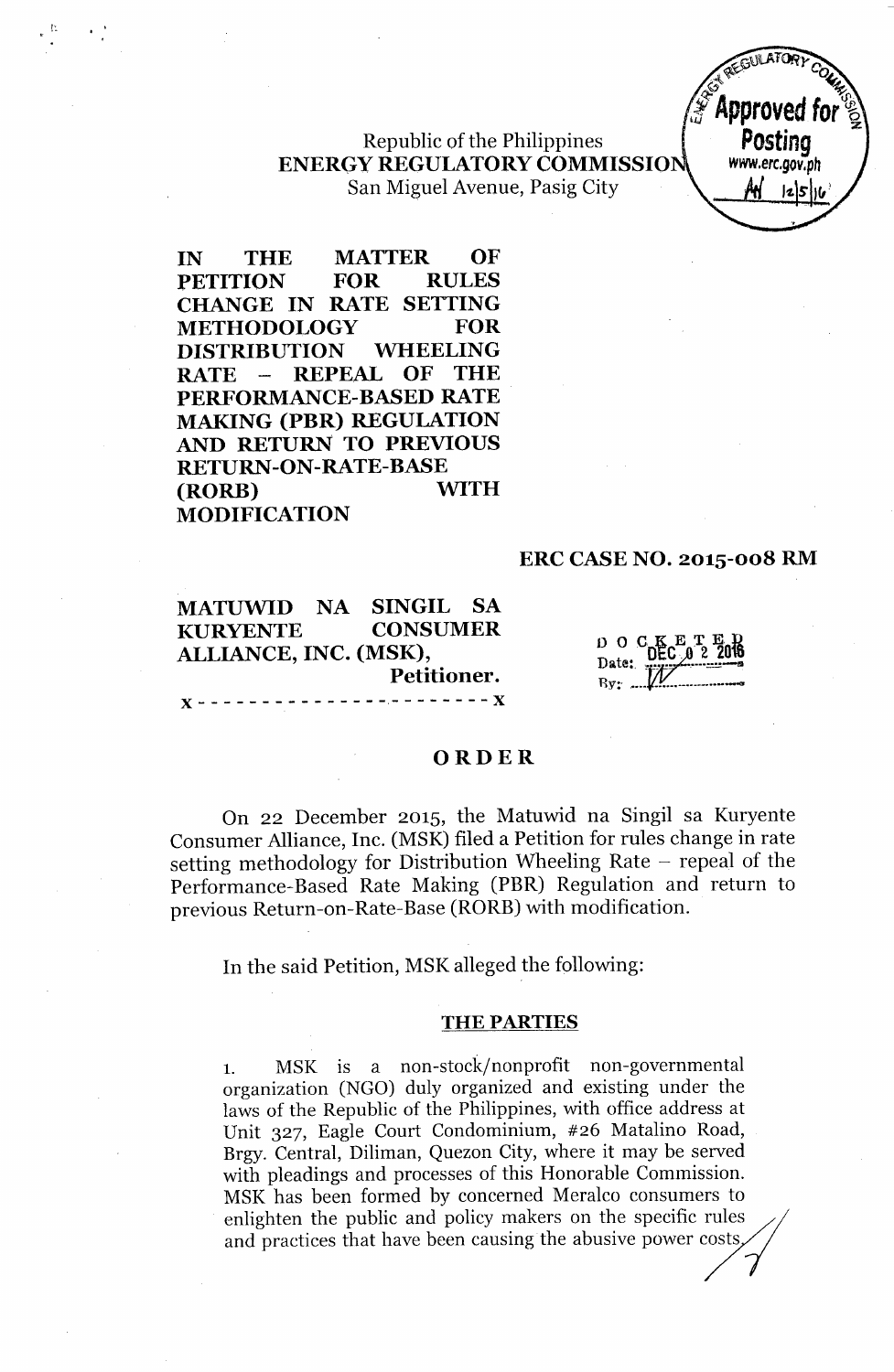It is represented herein by its Executive Director, EVELYN VIRAY-JALLORINA, who is duly authorized to file this petition. Attached is Annex *"A",* a copy of Secretary's Certificate authorizing MS. JALLORINA to represent MSK.

2. ERC has been created under Executive Order No. 172, (as amended) as an independent, quasi-judicial regulatory body tasked to promote competition, encourage market development, ensure customer choice and penalize abuse of market power in the electricity industry. ERC may be served with pleadings at Pacific Center Building, San Miguel Avenue, Ortigas Center 1600 Pasig City, Metro Manila, Philippines.

3. Manila Electric Company (MERALCO) is the country's largest electric distribution company with address at Meralco Compound, Lopez Building, Ortigas Avenue, Pasig City.

# I. CONTEXT

The Energy Regulatory Commission promulgated on December 10, 2004 the Guidelines on the Methodology for Setting Distribution Wheeling Rates (DWRG). These were subsequently updated and re-issued on July 26, 2006 as the Rules for Setting Distribution Wheeling Rates for Privately Owned Distribution Utilities (RDWR) entering Performance Based Regulation.

Supposedly these new rules were promulgated by the ERC pursuant to Section 43(f) of Republic Act 9136 and Rule  $15$  Section  $5(a)$  of its Implementing Rules and Regulations (IRR) which authorized the ERC to adopt alternative forms of internationally accepted rate setting methodology which must ensure a reasonable price of electricity.

ERC's RDWR provides for a performance-based regulation using a price cap to set the distribution wheeling rates to be charged by Distribution Utilities to its customers. For all its complexities, the PBR (Performance Based Rate Setting) allows for recovery and returns on installed assets used in providing the services to the consumers called regulatory asset base as in the previous<br>return on rate base (RORB) methodology that it supposedly<br>alternated for, plus projected operating expenses, working<br>capital, **AND added the recovery and returns on** return on rate base (RORB) methodology that it supposedly alternated for, plus projected operating expenses, working capital, AND added the recovery and returns on<br>forecasted investments.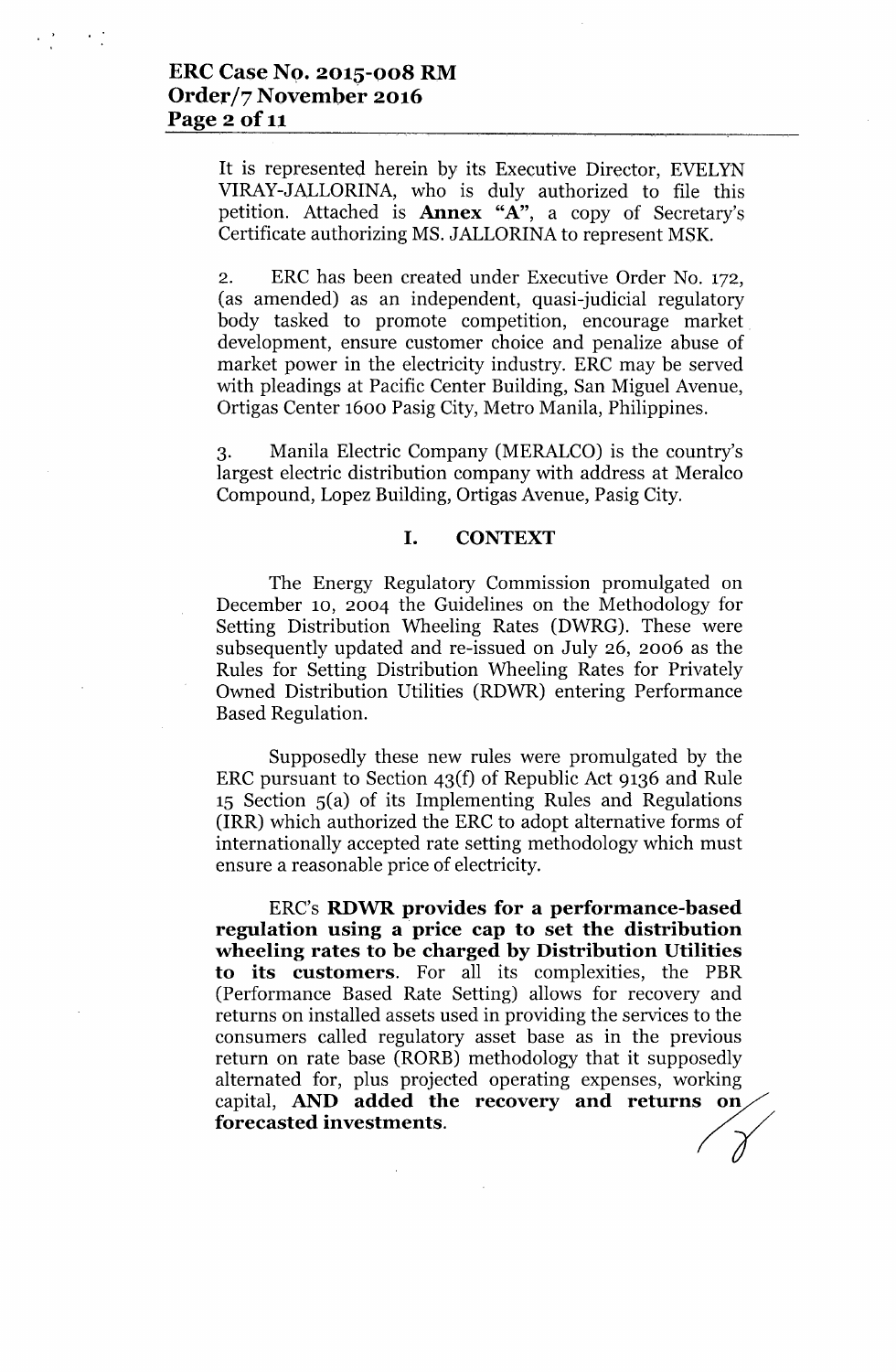## Il~ **ISSUES**

### **1. UNREASONABLE PRICE**

With all these added cost and return recovery elements, the distribution rate to Meralco's consumers jumped significantly since the adoption of the PBR in the  $2<sup>nd</sup>$  half of 2007. PBR did not result to a reasonable price of electricity and has not been in the public interest.

#### **2. FORECASTED, INVESTMENTS NOT "INCURRED"**

Worse, the ERC rules including the RDWR do not appear to provide for validation that the forecasted investments were actually made to improve services hence making the consumers pay for capital investments that may not have been actually made. Meralco consumers not only were subjected to institutionalized overcharging but were left naked and defenseless from abuse from more overcharging, a dereliction of ERC's mandate to safeguard the public interest.

PBR did not improve on the RORE.

## **3. UNTRUSTWORTHY TRACK RECORD**

Meralco's track record in padding their Rate Base does not justify trust.

The PBR methodology relies on the DU like Meralco to do a lot of forecasts on the demand, cost of service, required investments, and etc. Unfortunately, Meralco's track record of padding does not engender consumer trust. They have consistently been caught many times with their hands in the cookie jar padding their rate base under the old RORB system. In their PBR application in 2007 their attempts at padding and overcharging were even bolder and brazen based on the audit report of ERC's own regulatory reset expert consultants Parsons Brinkerhoff Associates (PB Associates). We only have to read the PB Associates report to see the harrowing chronicle of Meralco's cunning and outright attempts at padding their charges to their captive consumers.

Allow us to cite some examples from the PB Associates findings:

**a. Claim for "Additional Expenditures"** *oV/* us to cite some examples from the PB Associates<br>gs:<br>**Claim for "Additional Expenditures" of P2.463 billion**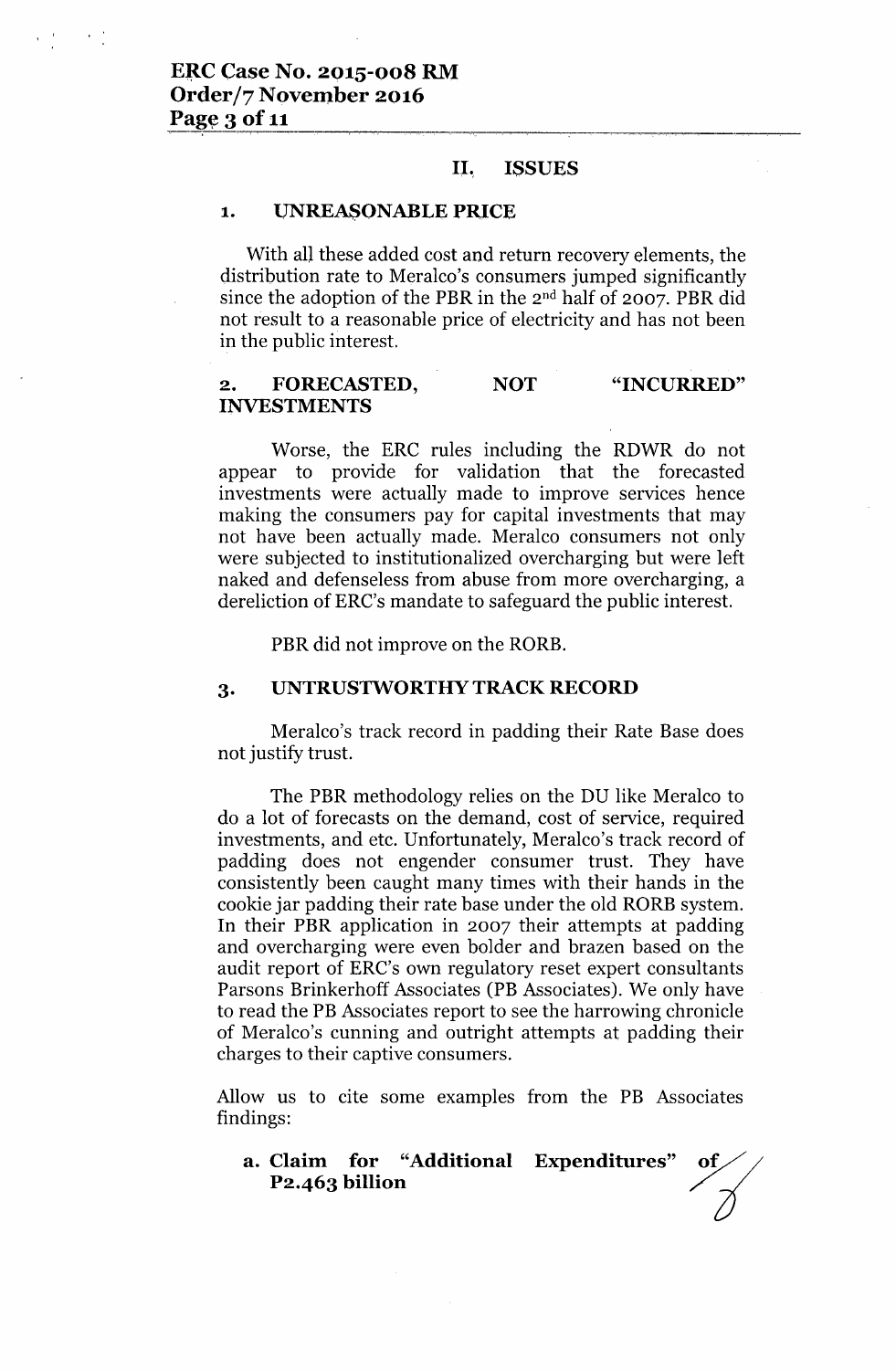Meralco was claiming additional expenditures totalling P2-463 billion over four years from 2008 to 2011.

1. This included **P1.839 billion for "regulatory compliance"** activities covering "PBR, the Magna Carta, DSOAR, Business Separation Guidelines and other guidelines and rules that the ERC will implement in the immediate future".

2. Even the ERC consultants noted that

a) "these are generally **normal business processes and activities that a well managed distribution business should be routinely undertaking"**

b) "no details for the additional work were provided other than very general comments"

c) "Meralco has not provided details of the methodology used to quantify the additional regulatory compliance work as a result of new regulatory requirements, no its estimate of the additional work load in staff numbers, nor was any information provided as to the capability of existing staff to cope with a proportion, if any, of the additional work load."

# 3. Consequently the **foreign consultants of ERC recommended only P320 million of the P2.463 billion requested or** 87% **less.**

4. The ERC however disagreed with the consultants conclusion to be "inappropriately harsh". In Table 5.10 of its final determination dated August 30, 2007, **the ERC approved a total of P3S8.2 million over the five year period from 2007 to 2011. This was 12%or P38.2 million higher than the consultants recommendation.**

5. **Ironically, Meralco would charge the consumers for its cost of finding legal and tricky justifications to confuse and overcharge the consumers.**

# **b. Purchase of Distribution Transformers from Lopez Companies**

1) PB Associates had observed that "there appears to be excessive provision for distribution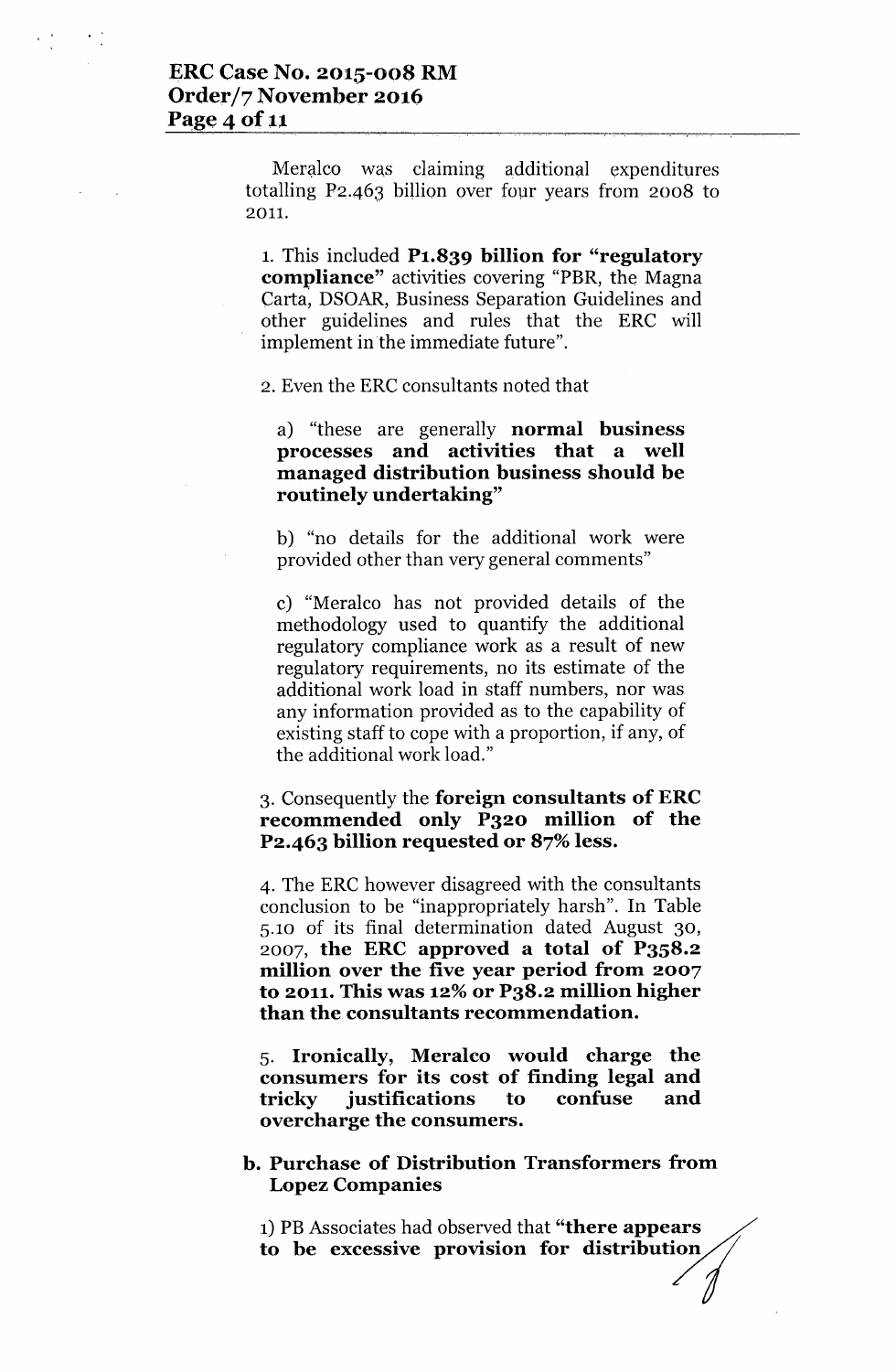# **transformers** leading **to under-utilization**"  $(p.23, 4.5.2)$

2) Meralco claims that it has 147,930 units of distribution transformers with an average loading of SO%. Meralco also claimed that 6,080 of these transformers in their network serve solely-served customers whose average usage is under SO%.

3) **The ERe reduced the expenditure for distribution transformers proposed by Meralco by a total of P1.446 billion** for the two years 2010 and 2011 because it would further reduce Meralco's utilization of distribution transformers below the so% allowed for in the ERC's asset valuation policy guidelines.

4) The Lopez group owns the **Philec** Transformer Factory and preferred vendors enjoy substantial contracts for imported distribution transformers.

# **c. Anomalous Metering Expenditures and Refurbishment**

a) The findings of the consultants on Meralco's claims for meter expenditures showed disturbing manipulations (p.5 and 6 of PB Associates Report)

1. "Meralco provided supporting information that provides a breakdown of the 1,360,728 "excess" meters identified by PB Associates and shows an actual inventory of only 87,266 meters. **We note that even though none of these meters existed, they remain on Meralco asset register.** It is of concern that the **1,261,000 meters** in these categories were still on the Meralco asset register at the time of the asset valuation. We suggest that the ERC require Meralco to cleanse the asset register of all non existent or unserviceable metering assets."

2. "the information provided indicates that Meralco purchases approximately 206,000 new meters a year (excluding metering transformers) to support load growth. However, Meralco connects only approximately 97,000 new customers each year."

3. Meralco is charging P518 million in 2008 for  $\sim$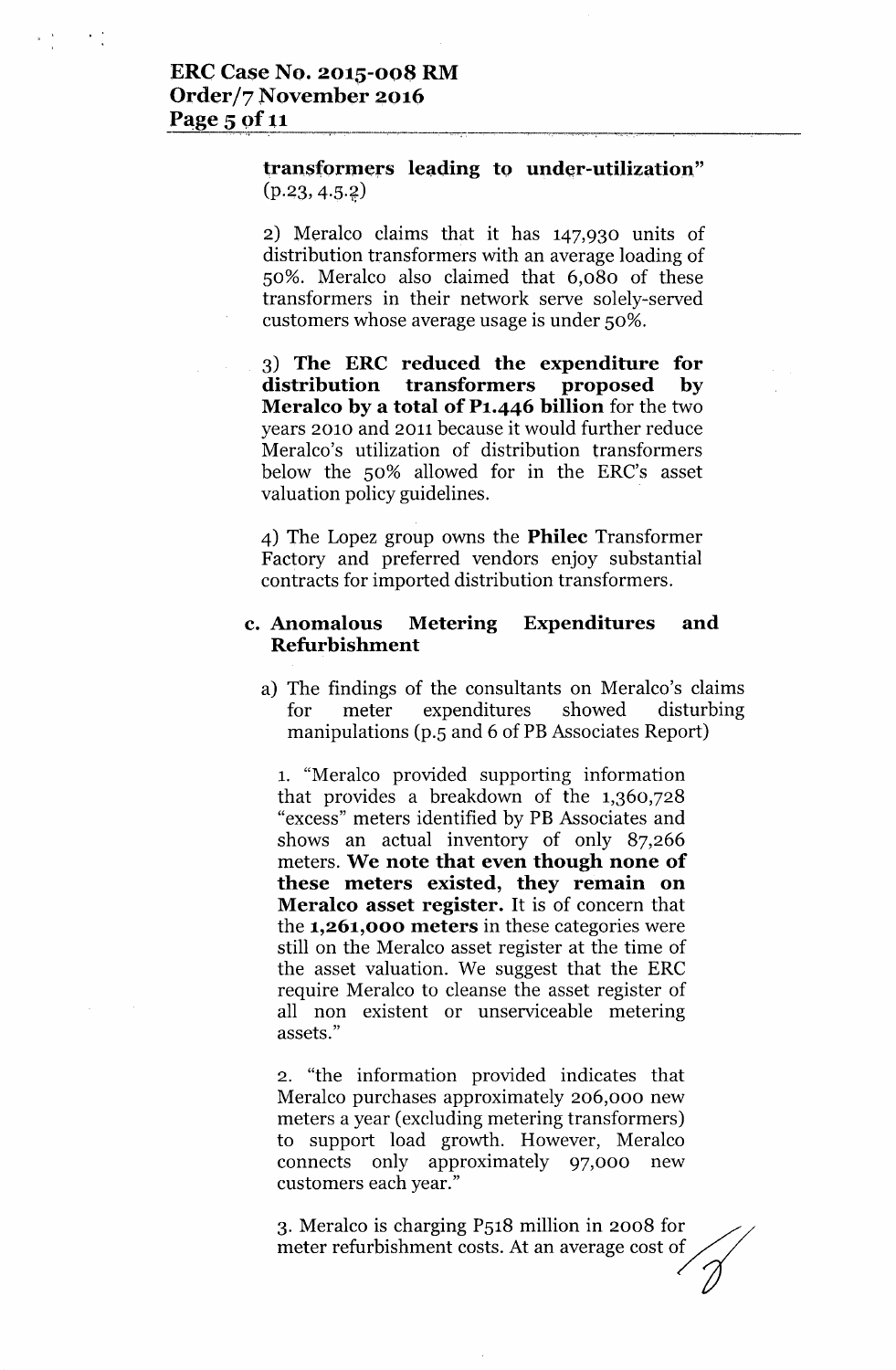P52 per meter which means this involves recalibration only. This must be included in regular operating costs and not capitalized.

4. Meralco owns a substantial ownership in local meter company GE Meters.

5. The. Consultants and the ERC reduced Meralco's budget for meters by **P1.43 billion** for the four years that presumably would have gone to income of its sister company GE Meters.

# **d. Over budgeting the Costs of Service Drops**

Meralco was determined to be overcharging the service drops by P433 million because its actual service length is only 7.5 meters instead of the 30 meters it is claiming.

## **e. Other Overcharging Attempts**

- a. P2.87 billion of Meralco forecast capex for asset renewal could not be supported and was disallowed.
- b. A total of P323 million was disallowed for the over recovery of stores costs.
- c. P730 million that Meralco spends for "related business income" and it tried to pass on as utility expense was disallowed.

**And these attempts were after Meralco had been caught many times padding their rate base with expenses of the Meralco theatre, a luxury resort in Antipolo, high prices on material purchases from sister company vendors of transformers, meters, concrete poles, transmission lines, engineering services, and computer systems.**

## **4.** UNFAIR AND **ILLEGAL**

a. ERC's approval document for Meralco's Regulatory Reset for July 2007 to June 2011 (Second Regulatory Period) issued on August 30, 2007 and its approval of the Regulatory Reset for July 2011 to June 2015 (Third Regulatory Period) premised the legal basis for the PBR under Section 1.1of those documents as

*"Section 43(fJ of Republic Act No.* 9136, *otherwise known* as *the Electric Power Industry Reform Act ~*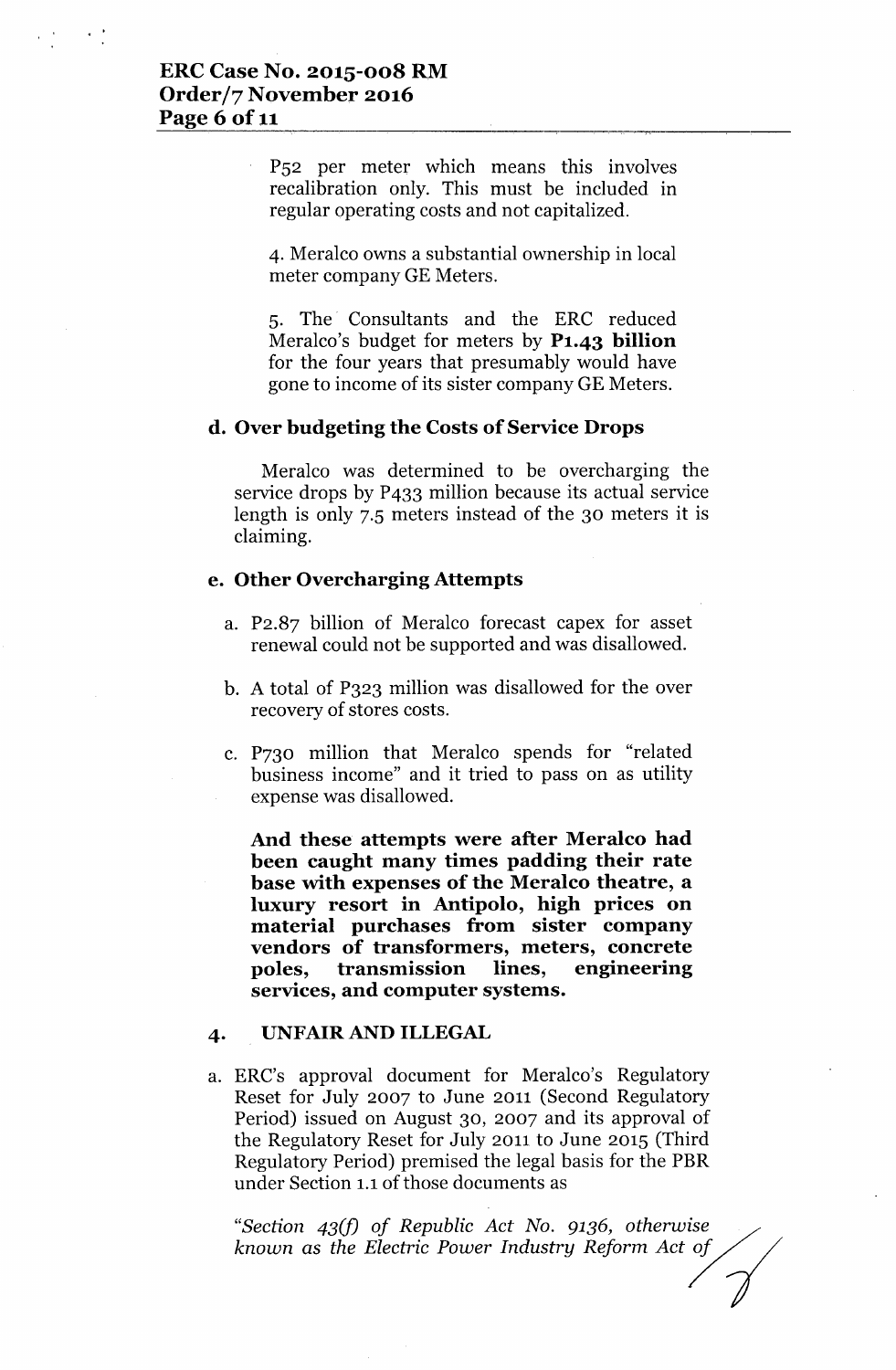*2001 (EPIRA) and Rule* 15, *Section* 5(a) *of its Implementing Rules and Regulation (IRR), authorized the ERe* to *adopt alternative forms of internationally accepted rate-setting methodology"*

*The legal basis* is *conveniently selective, inaccurate,jlawed, and anti-consumer.*

- b. The full provision of Section 43(f) of the EPIRA preceded the law as follows: *"in the public interest, establish and enforce a methodology for setting transmission and distribution wheeling rates and retail rates for the captive market of a distribution utility taking into account all relevant considerations, including the efficiency or inefficiency of the regulated entities".* Emphasis must be made on "in the public interest".
- c. Section 43(f) is that part of the EPIRA law that defined the power, authority, and responsibilities of the Energy Regulatory Commission. Emphasis must be made on the clear prerequisite that any rate setting methodologies adopted by the ERC must be "in the public **interest**". The Section also required that any alternative method of rate setting must result to a reasonable price of electricity. (Annex "B").
- d. For a rate-setting methodology to be "in the public interest" it must benefit the public and result to an improvement from the current one which was the RORB.The benefit to the public can either be in a) lower or more reasonable price of electricity and/or b) improvement in efficiency of service to the captive customers. Something that improved efficiency but at significant and unreasonable costs to the consumers would not be in the public interest.
- e. It is our position that charging consumers for investments that have not yet been incurred including returns on those forecasted investments as allowed by the PBR methodology, is unfair and UNREASONABLE.
- f. PBR is an even clearer violation of the law under Section 25 of the EPIRA law that required that section 25 of the ETIKA law that required that<br>the retail rates must be based on investments<br><u>incurred</u>.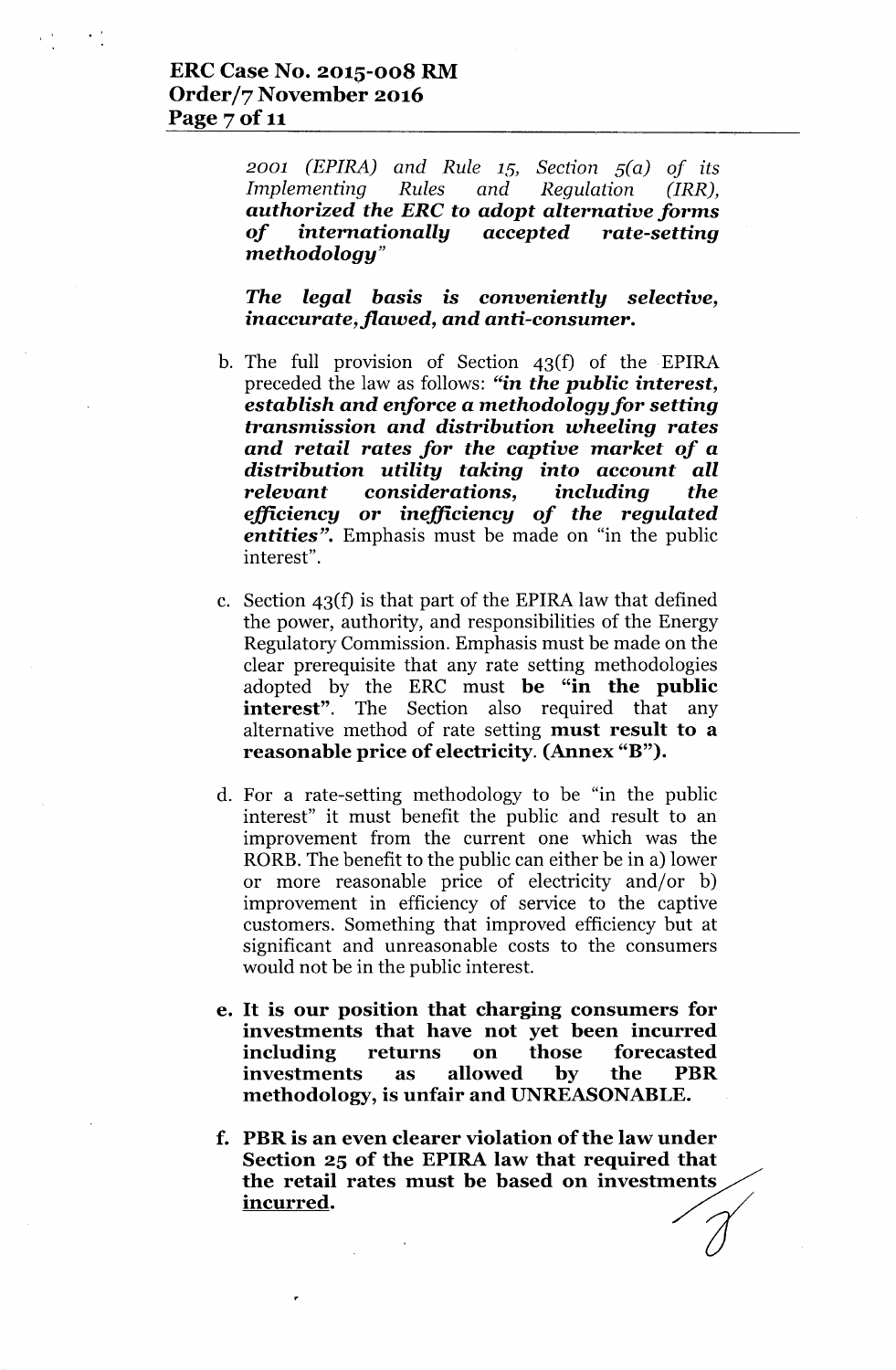*Sec.* 25. *Retail Rate.* – *The retail rates charged by distribution utilities for the supply of electricity* in *their captive market shall be subject to regulation by the ERC based on the principle of full recovery of prudent and reasonable economic costs incurred,* or *such other principles that will promote efficiency* as *may be determined by the ERC. '*

**The current rules of PBR allow for the charging** ,to the consumers **Meralco's projected investments and returns on them. These have not yet been incurred and there is no assurance that they will** *be* **incurred.** *Inclusion* **of** *these projections* **on** *the retail rate* **to** *the consumers* **is** *therefore unfair and illegal.*

The right of ERC to adopt alternative rate setting methodologies is predicated on such alternatives to be in the public interest.

# **III. PROPOSED MODIFICATION OF THE RATE SETTING METHODOLOGY**

MSK sympathizes with the DU complaint on the drawback of the old RORB system that the time it takes to get approval for recovery of investments creates a regulatory lag discourages timely investments to improve performance and DU efficiency.

Going to the other extreme which is allowing recovery of projected investments without validation of whether they were actually made is unjustified and most unfair to the consumers.

**We propose a Modified RORBor even Modified PBR where the capex and its rate recovery are approved in advance but the charges to the consumers will only start after the investments have actually been made and validated by the ERC auditors. In this way, the requirement of Section 25 for recovery only of investments actually incurred is complied with.**

**We also propose as part of this that the ERCinstall a system of continually auditing Meralco as part of the vigilant system to safeguard consumers from abuse.**

**In a nutshell, MSKbegs to hear from respondents the answers to the following:**

1. Is the PBR method within the "public interest"  $\diagup$ ers to the following:<br>Is the PBR method within the "public interest"<br>mandate of ERC?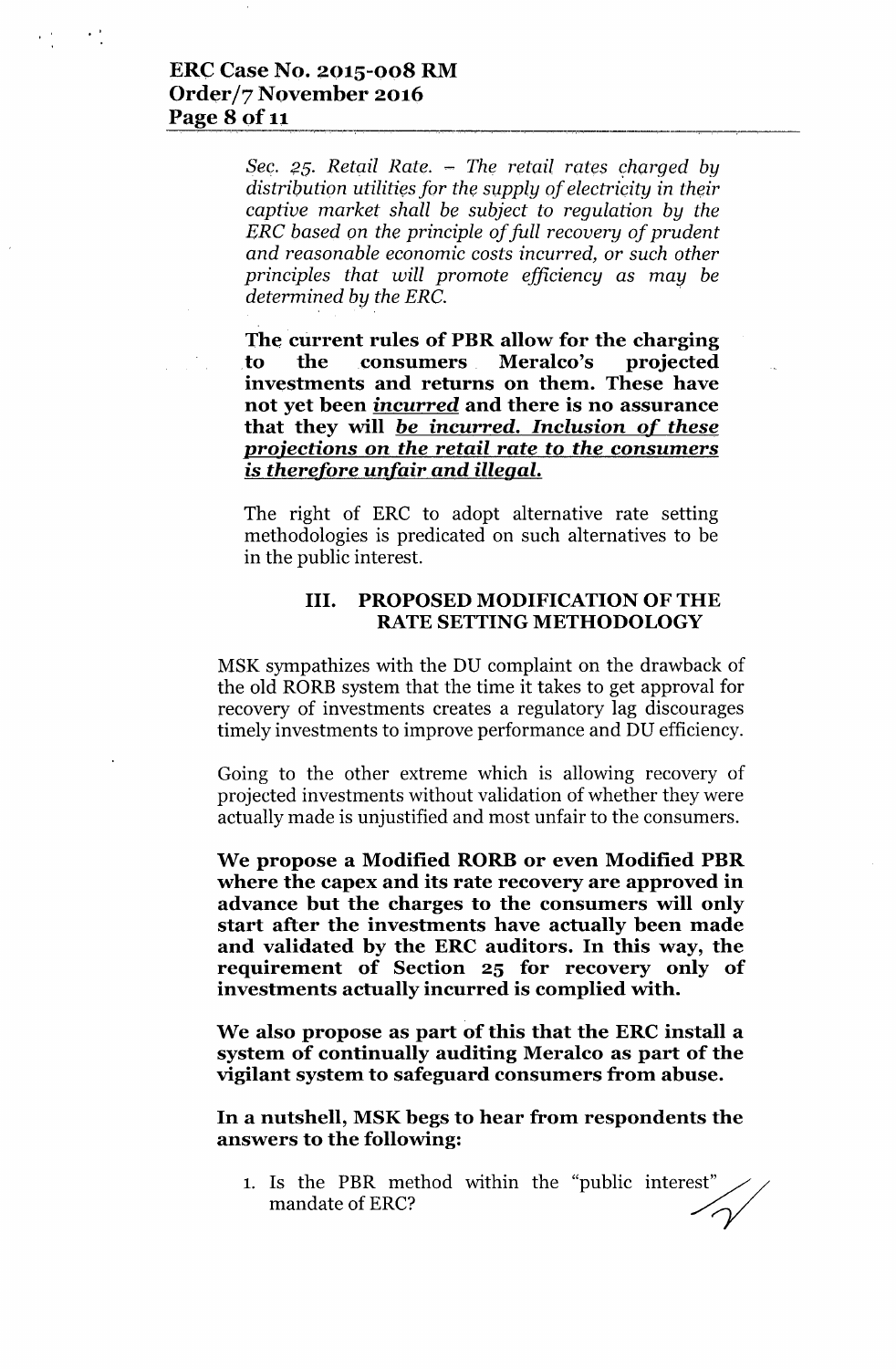- 4. Is the PBR legal in view of the requirement of Section 25 of the Epira Law that the investments or economic costs must be incurred? Do the projected investments being charged to the consumers qualify as investments incurred?
- 3. Did the PBR comply with the law's requirement that the resulting rate must be reasonable?
- 4. Would our proposed modification to require that the investment must be "incurred" first before the consumers can be charged for it cure the legal infirmity and offer sufficient protection to consumers from overcharging?

#### **PRAYER**

**WHEREFORE**, premises considered, it is respectfully prayed to the Honorable Commission:

- To modify the PBR methodology, it being **INFIRM AND ILLEGAL,** and results to overcharging of consumers.
- For ERC to install a system of continually auditing Meralco as part of the vigilant system to safeguard consumers from abuse.
- To schedule a public hearing preferably in the last week of January 2016 on this urgent matter so that relevant issues can be heard and the Honorable Commission can promptly correct the flaws and injustice of the PBR rate making methodology.
- Other relief equitable under the premises are likewise prayed for.

Finding the said Petition sufficient in form and substance with the required fees having been paid, the same is hereby set for public consultation on **9 January 2017 (Monday) at two o'clock in the afternoon (2:00 P.M.) at the ERC Hearing Room, 15th Floor, Pacific Center Building, San Miguel Avenue, Pasig City.**

The Commission shall cause the posting of the attached Notice of Proposed Rule-Making at its official website at [www.erc.gov.ph.](http://www.erc.gov.ph.)

All interested parties are hereby directed to submit their  $\begin{array}{rcl}\n\text{comments} & \text{on} & \text{the} & \text{petition} & \text{for} & \text{rules} & \text{change} & \text{in} & \text{rate} & \text{setting} \\
\text{methodology} & \text{for} & \text{distribution} & \text{wheeling} & \text{rate} & - & \text{repeat} & \text{of} & \text{the} \\
\end{array}$ methodology for distribution wheeling rate – repeal of the performance-based rate making (PBR) and return to previous return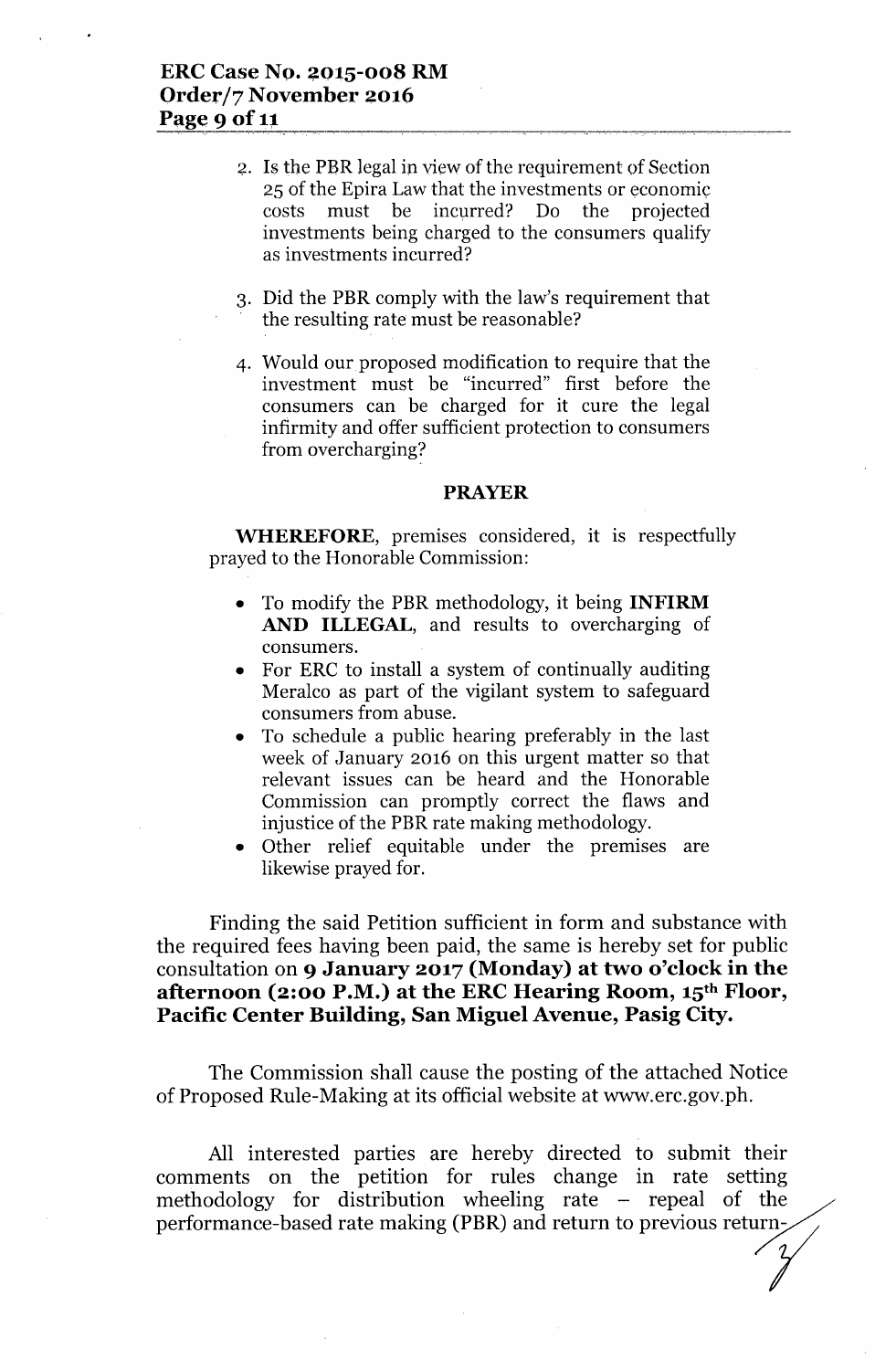on-rate base (RORB) with modification on or before 26 December 2016.

MSK is hereby directed to cause the publication of the attached Notice of Proposed Rule-Making, at its own expense, once (IX) in a newspaper of general circulation in the Philippines, with the date of the publication to be made not later than two (2) weeks before the date of the scheduled public consultation.

MSK is directed to furnish all those making requests therefor with copies of the petition for rules change in rate setting methodology for distribution wheeling rate – repeal of the performance-based rate making (PBR) and return to previous returnon-rate base (RORE) with modification, subject to reimbursement of reasonable photocopying costs.

On the date of the public consultation, MSK must submit to the Commission its written Compliance with the jurisdictional requirements attaching therewith, methodically arranged and duly marked, proofs of the actual publication of the Notice of Proposed Rule- Making, consisting of an affidavit of the Editor or Business Manager of the newspaper where the said Notice of Proposed Rule-Making was published, together with the complete issue of the said newspaper, and such other proofs of compliance with the requirements of the Commission.

Let copies of the Petition, this Order and the attached Notice of Proposed Rule-Making be furnished the Office of the Solicitor General (OSG), the Commission on Audit (COA), and the Committees on Energy of both Houses of Congress. They are hereby requested, if they so desire, to send their duly authorized representatives at the scheduled hearing.

MSK must also be prepared to make an expository presentation of its petition for rules change in rate setting methodology for distribution wheeling rate - repeal of the performance-based rate making (PBR) and return to previous return-on-rate base (RORB) with modification, aided by whatever communication medium that it may deem appropriate for the purpose, in order to put in plain words and explain, for the benefit of the consumers and other concerned parties, what the petition for rules change in rate setting methodology for distribution wheeling rate – repeal of the performance-based rate making (PBR) and return to previous return-on-rate base (RORB) with modification is all about and the reasons and justifications being cited in support thereof.